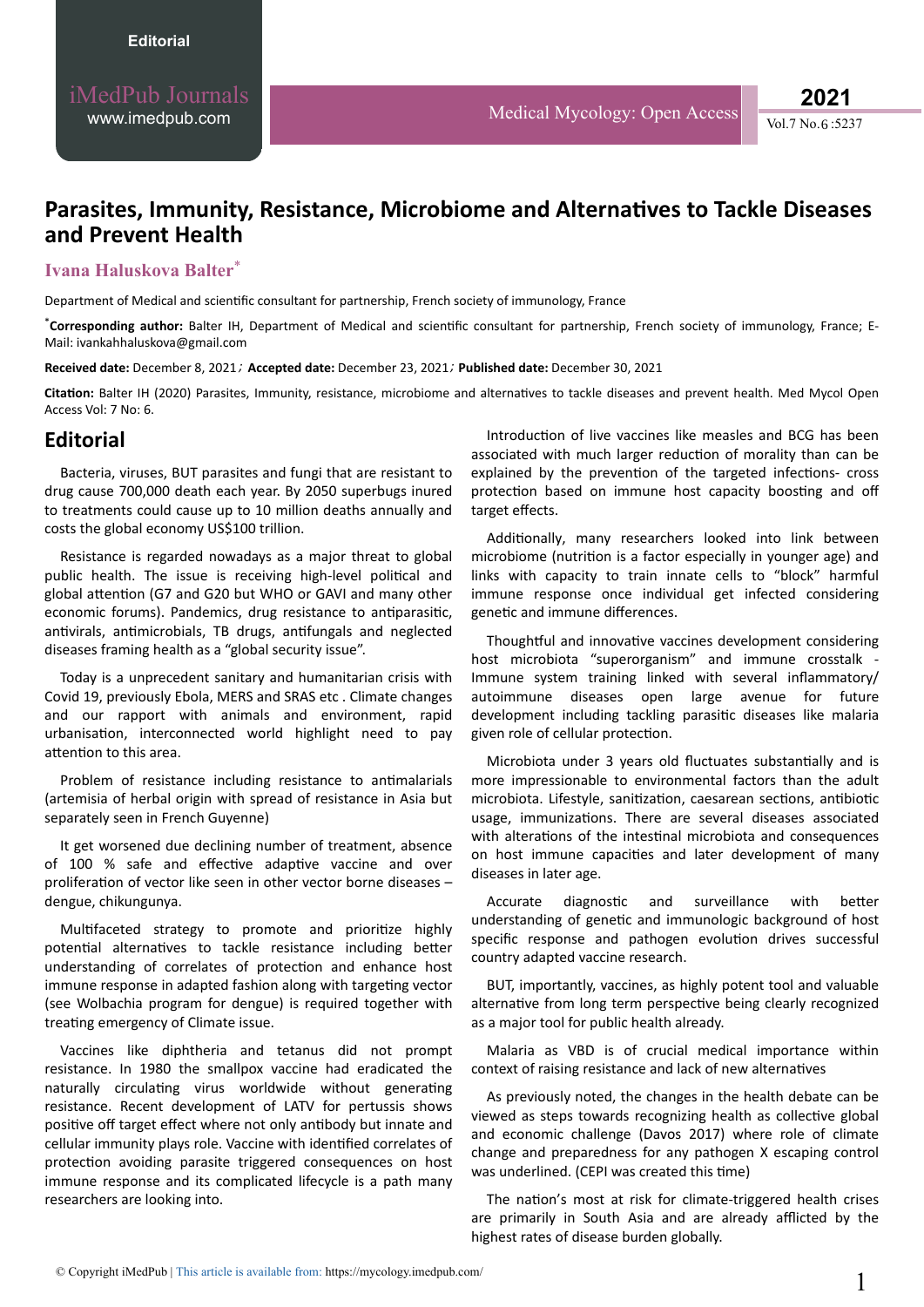Climate change and rising global temperatures play a major role in spreading of infectious diseases and affecting global ecosystems including marine, water (stagnating or "unproper" water is a factor favorizing proliferation of vector and infectious diseases where hygiene plays role as well).

This in turn leads to more tropical diseases expanding into temperate regions with health and economic consequences one may anticipate.

Asia is currently going through a series of major transitions including globalization, urbanization, and climate change, which will present future challenges for disease control.

It is estimated that by 2020, nearly 400 million business travelers and tourists will flock the region annually, compared to 100 million in 2000. This rapid increase in travel and tourism is a major reason for promotion of disease transmission and spread.

Also, by 2050, Asia's urban population is expected to increase by 20-25 percent, which means that 1.5 billion people will live in urban areas. This rapid urbanization and over-crowding in big cities such as Hong Kong, Beijing, Shanghai, Tokyo, Mumbai, and Jakarta, could increase the risk of infectious disease transmission.

In addition, climate change and rising global temperatures also play a major role in spreading of infectious diseases and affecting global ecosystems and breaking natural chains and biodiversity. This in turn leads to more tropical diseases such as malaria and dengue fever expanding into temperate regions.

The interconnected world makes it easy for pathogens resistant to anti-infectives to travel across continents. This puts all major countries in the world at jeopardy and Asia region is no exception.

Region and countries develop various strategies to manage and tackle the issues concerning healthcare infrastructure, huge population, spending on healthcare and fighting poverty.

To illustrate more in details, the past two decades have seen more than 30 re-emerging diseases and unexpected outbreaks of new infectious diseases.

Asia has seen unprecedented population growth. Region has been a focal point of economic development, driving unprecedented urban growth and every Asian city has a new airport through which millions of people, animals and commodities travel each year.

Many efforts seen and obstacles to overcome for effective public private partnership to invest in public health infrastructure to prevent and control infectious diseases.

While looking from economic standpoint, in an increasingly interconnected world many public goods (GPCs) generate benefits such a safer world, protection against the impacts of climate change and better health that are of vital importance to everyone and to the survival of future generation.

Since 2000, the fight against AIDS, tuberculosis BUT malaria has contributed to significant shifts in the main paradigms of the health economics literature applied to developing countries: improvements in public health of the population are now considered a prerequisite, rather than a consequence, of economic growth; for health care financing, priority is given to promoting prepayment and health insurance mechanisms rather than "cost recovery" policies and user fees at the point of consumption.

Global health diplomacy as seen several times if well conducted results in better health security and health outcomes for each and all of the countries involved and improved health and economic situation.

Women play key role in South Asia contributing to improved relationship between states in region and commitment of all stakeholders involved in health to work together to increase health awareness, education, equity and reduce poverty.

From management standpoint and based on many lived project management examples in South Asian region (particularly in India) various stakeholders involved and strong cultural and historical diversity along with modality of gender integration could be seen as difficult challenge but for various reasons while compared to Western countries as very strong driving force.

Back to parasitic diseases where I pick malaria as an example.

Diagnostic test developed by Pasteur Institute of Cambodia shows promising path to help monitoring of parasite and early diagnostic /surveillance.

Looking into history of last drug development when chloroquine resistance spread to Africa, let look to Artemisia story.

The herb Artemisia annual has been used for many centuries in Chinese traditional medicine as a treatment for fever and malaria. In 1971, Chinese chemists isolated active substance -Artemisinin from the leafy portions of the plant responsible for its reputed medicinal action. Thus artemisinin and its derivatives offer promise as a totally new class of antimalarials. This discovery of Artemisinin for malaria is a result of scientific work based knowledge from Traditional Chinese Medicine (TCM) and presents best case for reverse pharmacology approach.

There are challenges of R&D pharma for new drugs, potential to use reverse pharmacology for new compound evaluation coming from natural sources as well to be considered as alternative

Reverse pharmacology is the science of integrating documented clinical/experiential hits, into leads by transdisciplinary exploratory studies and further developing these into drug candidates by experimental and clinical research.

Many potential compounds seem to be used empirically in traditional medicine in Asia and Africa which share many similarities and this effort seems to be confirmed by agreement between Malaysia and India to move forward this direction (only one of many examples)

The scope of reverse pharmacology is to understand the mechanisms of action at multiple levels of biological organization and to optimize safety, efficacy, and acceptability of the leads in natural products, based on relevant science.